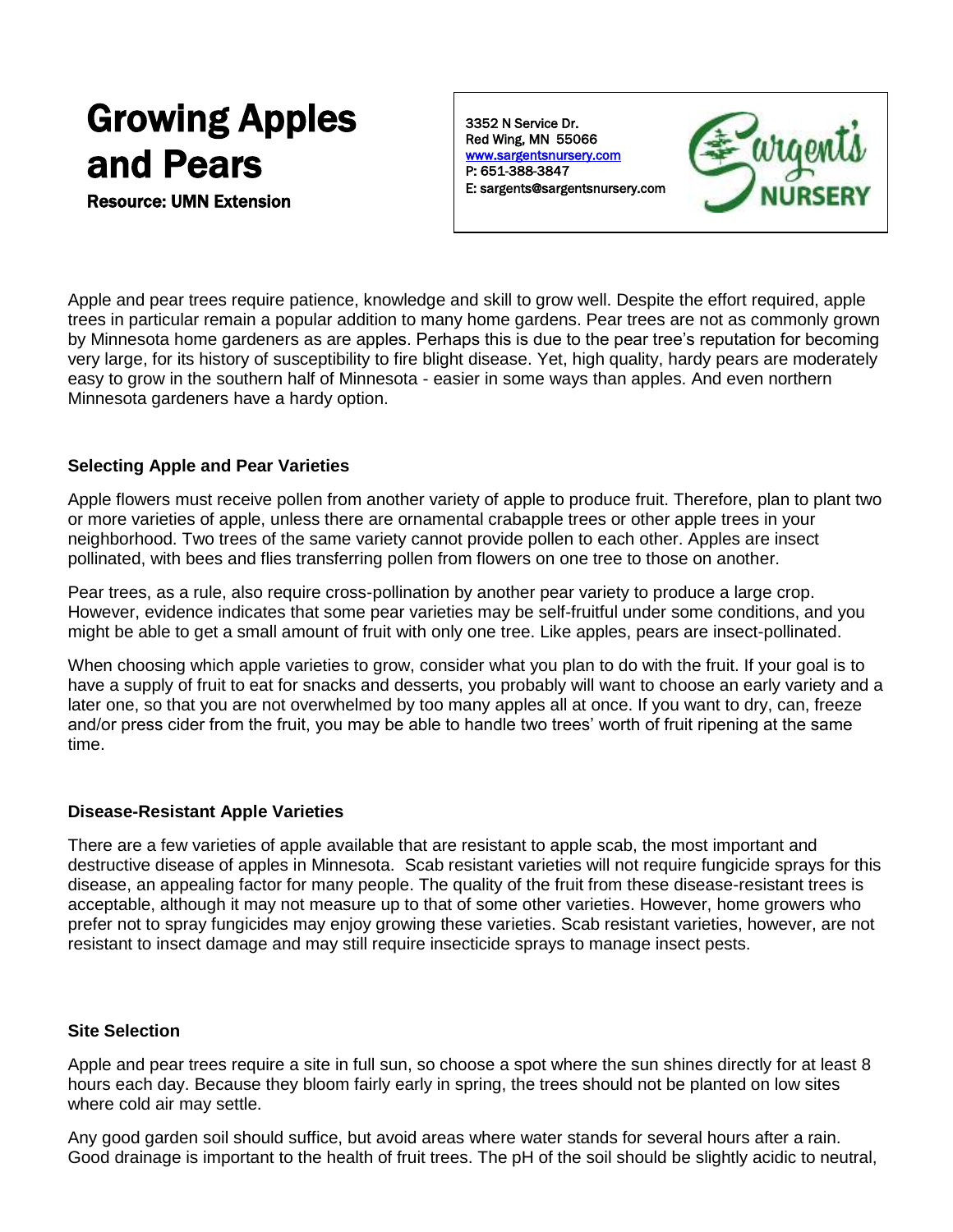about 6 to 7. Conduct a soil test to determine soil conditions before planting and amend the soil as suggested by the results.

How much space do you need for apple or pear trees? A good rule of thumb for a home garden fruit tree is to provide at least as much horizontal space as the anticipated height of the tree. Closer planting will make training and management of the trees difficult and the trees may shade each other so that fruit quality is harmed. For standard trees, allow 20-25 feet in all directions from buildings or other trees. Allow 12-15 feet for semi-dwarf trees and 8-10 feet for dwarf types. For best pollination, plant your apple or pear trees within 100 feet of each other.

## **Planting Fruit Trees**

Dig a hole for each tree that is no deeper than the root ball, and about twice as wide. You may mix in up to one-third by volume compost, peat moss, or other organic matter. Most of what goes back in the planting hole should be native soil. This is particularly important in heavy soils.

Apple and pear trees may be sold bare-root or in containers. If purchasing bare-root nursery stock, closely examine the root system and remove encircling roots or J-shaped roots that could eventually strangle the trunk. For containerized trees, inspect the root systems for encircling woody roots. If woody roots are wrapped around in a circle, straighten them or make several vertical cuts through the root ball prior to planting.

Position each tree so that the graft union (identifiable as a swelling several inches above the root system) is 2 to 4 inches above the soil line. If the graft union is placed close to or below the soil line, the scion will take root, causing a semi-dwarf tree to grow to full size. Spread the roots of bare-root stock, making sure none are bent. Begin adding the backfill soil, removing air pockets as you go.

After the hole is filled, tamp gently and water thoroughly to remove air pockets. The soil may settle an inch or two. If this happens, add more soil. Throughout the life of the tree, you should water its root zone thoroughly during the growing season whenever there is a dry spell. Ideally, the tree should receive one inch of water from rainfall and/or irrigation every week from May through August.

Apply wood chip mulch four inches deep in a three-foot circular area around the tree. Keep the chips away from the trunk of the tree. The mulch will keep weeds and lawn grass from competing with the tree for water and nutrients, while also contributing organic matter to the soil and moderating soil temperatures in the root zone. Reapply the mulch every few years as it breaks down.

It's a good idea to stake the tree for the first few years. Either a wooden or metal stake will work. It should be six to ten feet long, and pounded two feet into the ground. Use a wide piece non-abrasive material to fasten the tree to the stake. Narrow fastenings such as wire or cord may cut into the thin bark.

### **Tree Guards**

Planting time is a good time to install a tree guard to protect your tree from winter injury and bark chewing by small mammals. One type of tree guard is a plastic spiral. These exclude voles ("meadow mice") and rabbits, preventing them from feeding on the bark. The white plastic also reflects sunlight from the trunk, which helps prevent the trunk from heating up on a cold, sunny winter day. If the bark temperature gets above freezing, water in the conductive tissue under the bark becomes liquid and begins to flow through the cells. When the sun goes down or behind a cloud, the liquid water suddenly freezes, damaging the cells and sometimes killing all the conductive tissue on one side of the trunk.

Plastic tree guards are not a perfect solution, however. Because some types fit tightly to the trunk, they can cause the bark to stay moist, leading to disease. They also can constrict the trunk as it grows. If you use plastic tree guards, make sure they are pushed down into the soil to a depth of two inches. This will keep voles from burrowing under them to get at the trees. Loosen the guard periodically, if necessary, to allow the tree to expand. The best way of using a plastic tree guard is to remove it for the growing season and put it back on in fall.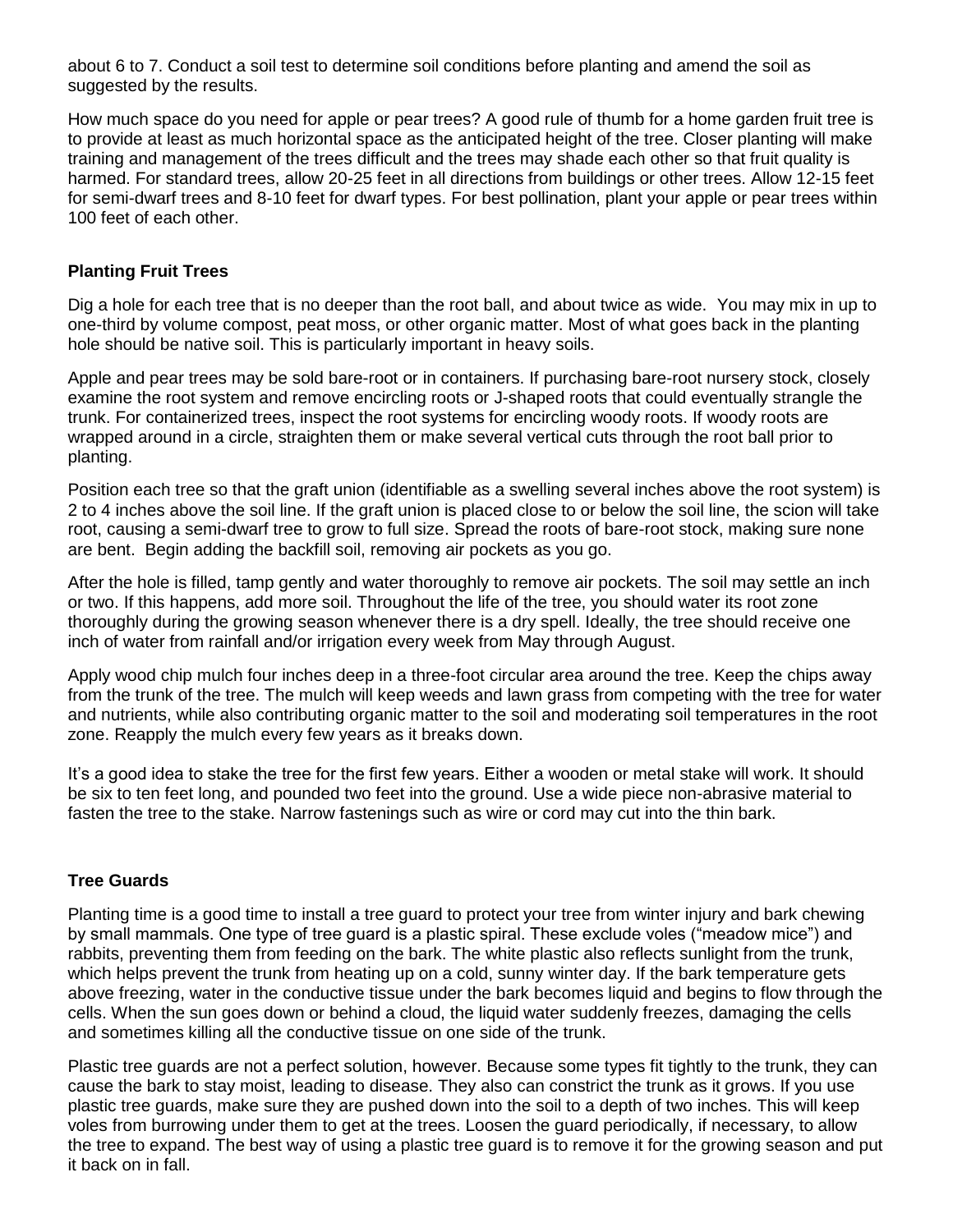Another option is to put a hardware cloth cage around the base of the tree. Like a plastic tree guard, it should be pushed into the soil to prevent entry of voles. It should extend up the trunk to just below the first branch, and should not fit tightly around the tree. Leave a few inches of room for the tree to expand. The hardware cloth cage will not protect the tree against winter injury, so if you plan to use this method, first paint the trunk of the tree with white latex paint. The paint will reflect the heat of the sun just as the white plastic tree guards do.

Once the tree has rough and flaky mature bark, neither winter sun nor chewing animals can harm it, so tree guards will not be necessary. For the first years of its life, however, it's important to protect the trunk of your fruit tree.

When the snow is deep, however, rabbits can eat branch tips and strip bark on scaffold branches. Leaving pruned branches on the ground may be an effective method to reduce this kind of damage. The rabbits will chew the bark from the branches and leave the living trees alone as long as the branches remain above the snow.

Limiting damage caused by deer may be more difficult. Deer typically eat branch tips throughout the year, but particularly in winter. One method of control is to hang a very strongly scented bar of soap in each tree in summer. The deer do not like the smell of the soap and are discouraged from eating the tree. Since the deer may become desensitized to the soap over time, you may need to periodically change the brand of soap.

Other repellents, such as spray-on bittering agents, may discourage browsing by deer. Keeping a dog in the yard will also provide some protection. Some home fruit growers construct chicken-wire cages around their fruit trees to keep deer from eating their trees in winter. These structures may be unsightly but effective.

## **Pruning for Fruit Production**

Pruning a tree grown for fruit is somewhat different than it is for a landscape tree such as a birch. Although there is more than one way to prune a fruit tree, home gardeners in Minnesota commonly prune and train using a "central leader" system, where a single central trunk runs the entire height of the tree and supports the fruiting branches.

The ideal central leader fruit tree has a single main trunk and a number of well-spaced branches. This form allows light and air to penetrate the canopy, aiding in fruit ripening and disease prevention. The goal in pruning fruit trees is to develop and maintain this conical form, always keeping the central leader the tallest and most vigorously growing shoot, and allowing the lowest branches to spread the widest. Prune to keep enough open space between each level of scaffold branches that you can imagine tossing a football through: at least a foot of vertical space between branches on the same side of the tree.

For a nonbearing fruit tree, prune to develop a basic structural framework that will support future crops. In order to develop this framework, the first pruning task is to select and develop what we call "scaffold branches." These 4 to 5 scaffold branches should begin about 30 inches from the ground (40 inches if turf will be located beneath the branches and need to be mowed), should be spaced as equally around the trunk as possible and should be spaced vertically at least 6 inches from one another.

Begin pruning your fruit tree when you plant it. Remove any suckers originating from the base of the tree. Remove any branches lower than 30 inches. Remove or cut back any branches that are competing with the leader. Now select 4 or 5 scaffold branches from those that remain, pruning out any "duplicate" branches that are growing just above or just below scaffolds. The scaffold branches should have wide angles, at least sixty degrees relative to the trunk.

If you have purchased a smaller tree with little or no branching, remove any branches, and prune the trunk to about 30 to 40 inches above the ground. Pruning the trunk back in this way will induce branching, resulting in scaffold branch options the following year. This may be a difficult cut to make, but it will be worth it!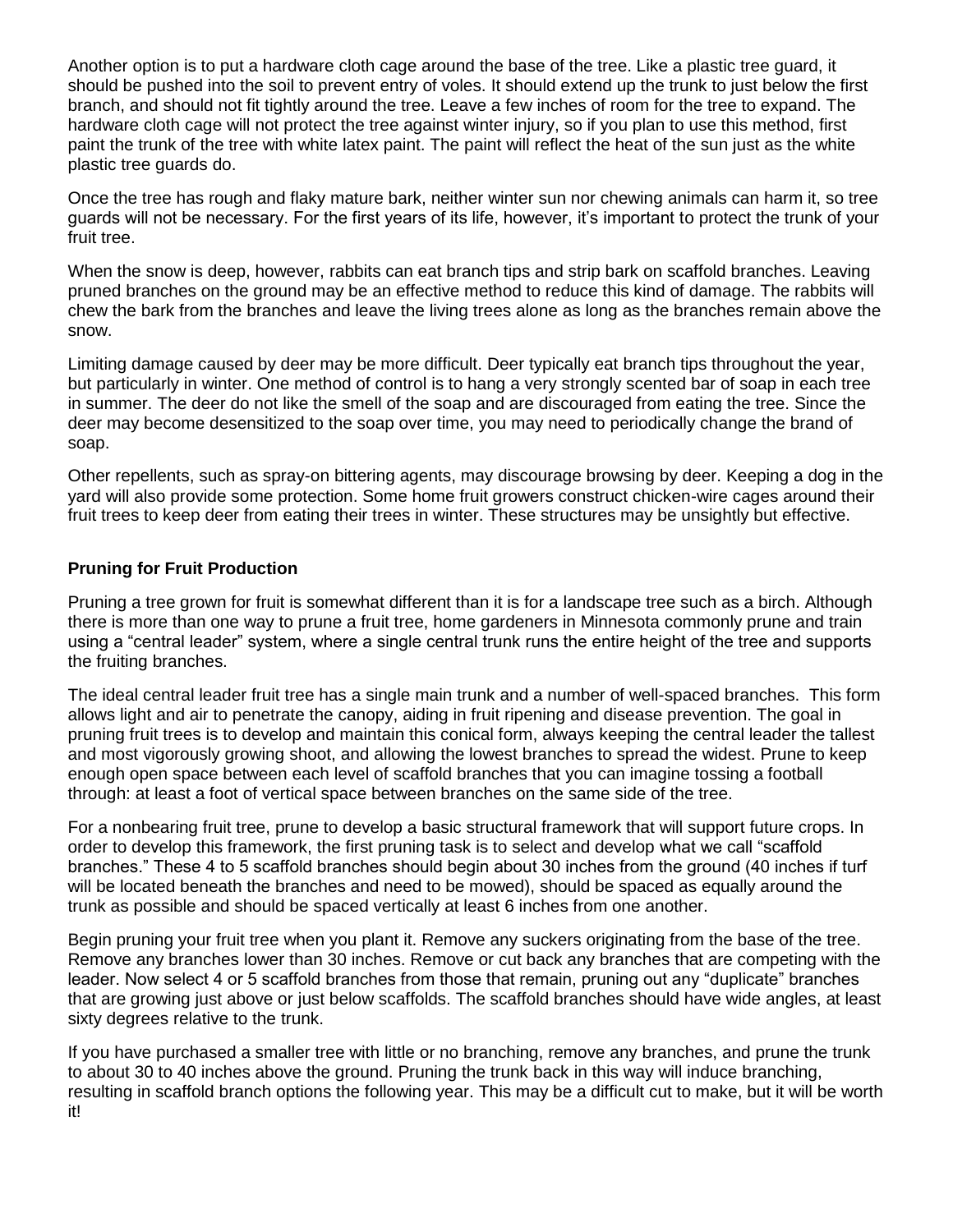After the initial pruning at planting, fruit trees should be pruned on an annual basis in late winter—preferably after the coldest weather is past—before they break bud. Prune minimally, especially with young trees, as excessive pruning may delay or reduce fruiting and create too much leafy growth. Once the first set of scaffold branches has been selected, select a second set above it, with the new scaffold branches beginning about 12 inches above the top branch of the first. Always keep the conical form in mind.

Once all scaffold branches have been selected, pruning consists mostly of removing the following:

- Any vertical branch competing with the central leader
- Dead, broken, or obviously fire blight-infected branches
- Suckers coming up from the roots or low on the trunk
- Watersprouts, which are vigorous vertical branches
- Downward-growing branches.
- Vigorous new growth in the middle or upper levels of the tree. Such growth can ruin the desired cone shape of the tree. The lowest branches should always be the longest.

The need for annual pruning is a good reason to choose dwarf or semi-dwarf trees, since it's safer and easier to prune from the ground or from a low ladder.

Fireblight, a serious and potentially fatal disease, can enter fresh pruning wounds during misty or rainy weather, so it is important to prune in winter. If you must prune during the growing season, to do it on a day when no rain is forecast and the air is dry.

## **Training**

As you prune your young tree to achieve a good form, you may also need to train it. Training primarily consists of bending young, flexible branches that are growing vertically into more horizontal positions, toward an optimal 60 degree angle from the main stem. Pear branches in particular have a tendency to grow in a more vertical fashion than is optimal for early fruit production, although apple branches can also grow too vertically. Some apple varieties produce strongly vertical growth and need more training; others tend to produce branches that are naturally well-angled.

Training branches at about a 60 degree angle from the main stem slows down the production of new leaves and branch growth, and encourages fruiting. The more vertical a branch, the more vigorously it grows, and the less fruit it tends to produce. Branches that have relatively wide crotch angles are also stronger and better able to support the weight of the crop. Branches that grow more vertically often break away from the tree under the weight of fruit. You don't want to train a branch to be truly horizontal or to grow downwards; it should still be growing more or less upwards.

If a young branch is well placed, but has a narrow branch angle, the use of a device called a "spreader" may help. The spreader—as simple as a notched stick, but otherwise available in various forms at a wellstocked garden center—is wedged in between the branch and the trunk to create a wider angle. To train new branches less than six inches in length, use a wooden spring-type clothespin. Clip the clothespin onto the leader and position the flexible shoot between the other ends of the clothespin. Move the clothespin up or down the leader until you have the young shoot at the proper angle. Always go back and remove the spreaders at the end of the growing season.

### **Fertilizer**

Once established, an apple or pear tree planted on a favorable site, in properly prepared soil, should thrive with minimal fertilization. Nitrogen is normally the only mineral nutrient that needs to be added on an annual basis.

The branches of non-bearing young apple trees will normally grow 12 to 18 inches per year (15 to 20 inches for pears), while the branches of bearing apple trees will grow 8 to 12 (8 to 15 for pears) inches in a season. If growth exceeds these rates, apply no fertilizer at all, as excessive growth inhibits fruit production, and lush growth is more susceptible to fireblight infection. If growth is normal, however, apply a low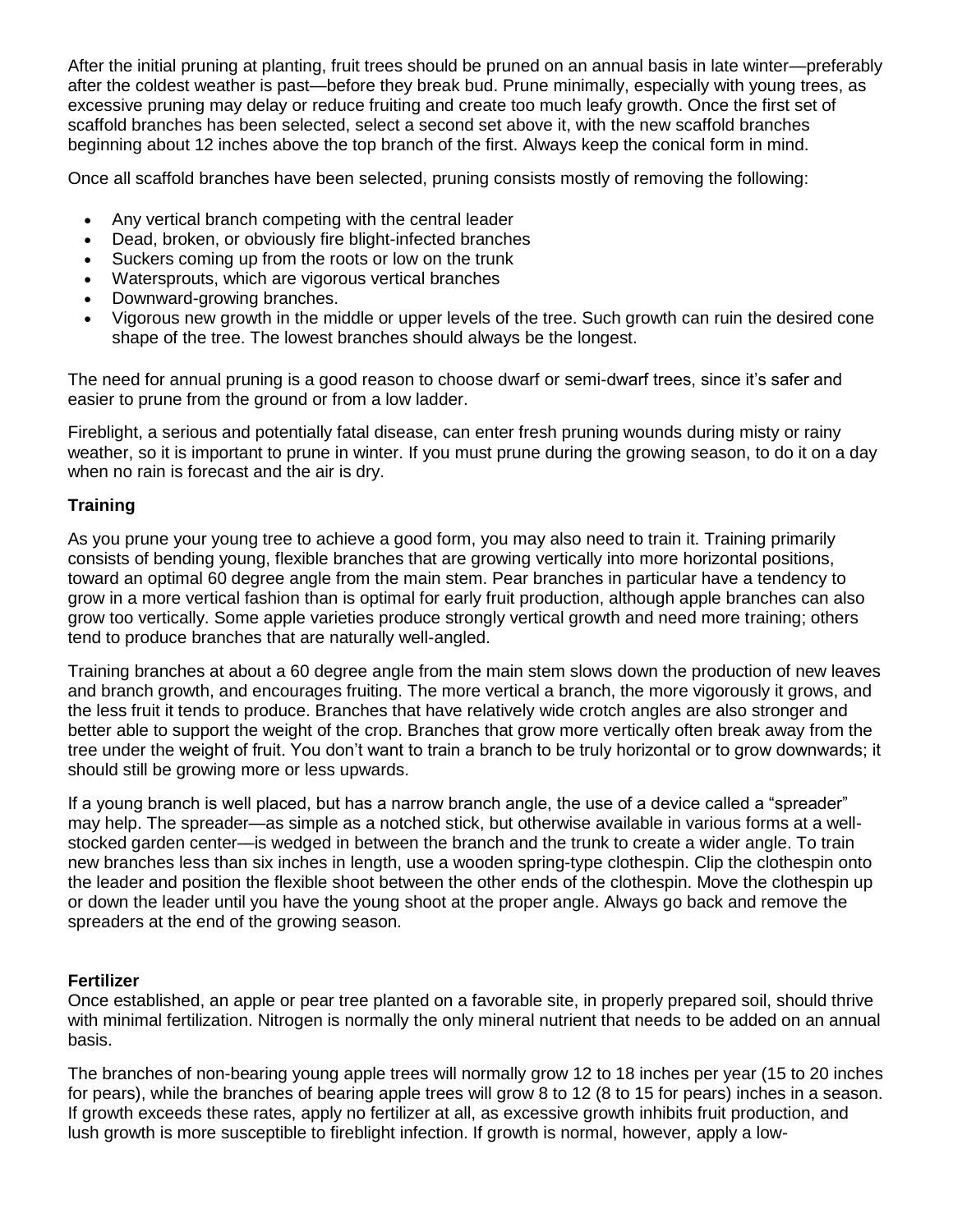phosphorous fertilizer, such as a lawn fertilizer containing no herbicide, at the rate of 1 ounce of actual nitrogen per year of tree age, not to exceed 16 ounces per tree.

To calculate the amount of fertilizer to apply, divide the actual nitrogen needed by the percentage nitrogen (indicated by the first number in the three-number analysis listed on the bag, e.g. 28-0-5) in the fertilizer. For example, you would calculate an application of ammonium nitrate (33-0-0) for a three-year old tree this way: 3 ounces actual nitrogen  $\div$  0.33 nitrogen in fertilizer = 9 ounces fertilizer.

### **Thinning Fruit**

Both apple and pear trees will set abundant crops of fruit if conditions are good during bloom. Some of the fruitlets will drop in mid-June, but the tree may be left with more fruit than is optimal for fruit quality development. Heavy crops can also result in limb breakage, especially in younger trees. In addition, heavy crops can cause a phenomenon known as **biennial bearing,** in which a heavy crop is followed the next year by little or no crop. Fruit thinning can minimize biennial bearing.

Thin the crop within the first month after bloom occurs, when the fruits are still marble-sized (Figure 3). Aim for one fruit per cluster, or for truly optimal fruit quality, about eight inches between fruits on any branch. Leave more fruit on the outer portion of the tree and less in the shaded center, where it will not get good sunlight.

### **Apple Pests**

Apples are hosts to many insects and diseases. Some common diseases include apple scab and fireblight. Some common insect pests on apples are apple maggot, plum curculio, and codling moth. Growing clean fruit requires a careful program of sanitation and, often, spraying chemical pesticides.

Apple scab is the most damaging disease of apple trees in Minnesota. Scab spores overwinter on fallen apple leaves, so removing all leaves from under the tree in autumn can lessen the severity this disease, although it may not prevent it. Some varieties are resistant to apple scab.

The most damaging insect pest in most Minnesota home orchards is the apple maggot, a small fly whose larvae tunnel through the flesh of the apple, making it inedible.

A new non-chemical technique for preventing apple maggot involves fastening plastic sandwich bags over the apples when they are still small and green. The apples develop normally inside the bags, and the adult flies cannot lay eggs in the flesh. Clip the lower corner off the bag so that any rainwater can drain.

Many pest insects overwinter in weedy areas near the trees. Thorough clean-up of flower beds and vegetable gardens may reduce overwintering sites for these pests.

### **Pear Pests**

Although pear trees are generally susceptible to a number of disease and insect problems, the fact that they are relatively uncommon in the Minnesota landscape often prevents these problems from becoming severe for home gardeners. For now, however, sanitation (promptly removing and destroying fallen fruit and leaves), cultural practices designed to promote optimum tree health, and perhaps occasional physical or chemical intervention are all that is normally needed to obtain a satisfying crop in most years.

Fireblight easily ranks as the major pest of pears in Minnesota. This bacterial disease has the potential to spread quickly and damage—or even kill—unprotected trees. However, in a home garden situation, the observant gardener can keep this problem from getting out of hand. The best solution is to choose varieties with some resistance to the disease. If fire blight symptoms are spotted, infested branches should be promptly removed.

The same insects that are pests of apple - codling moth, plum curculio and apple maggot among them may harm developing pear fruits as well. However, damage is often not serious enough to warrant chemical control.